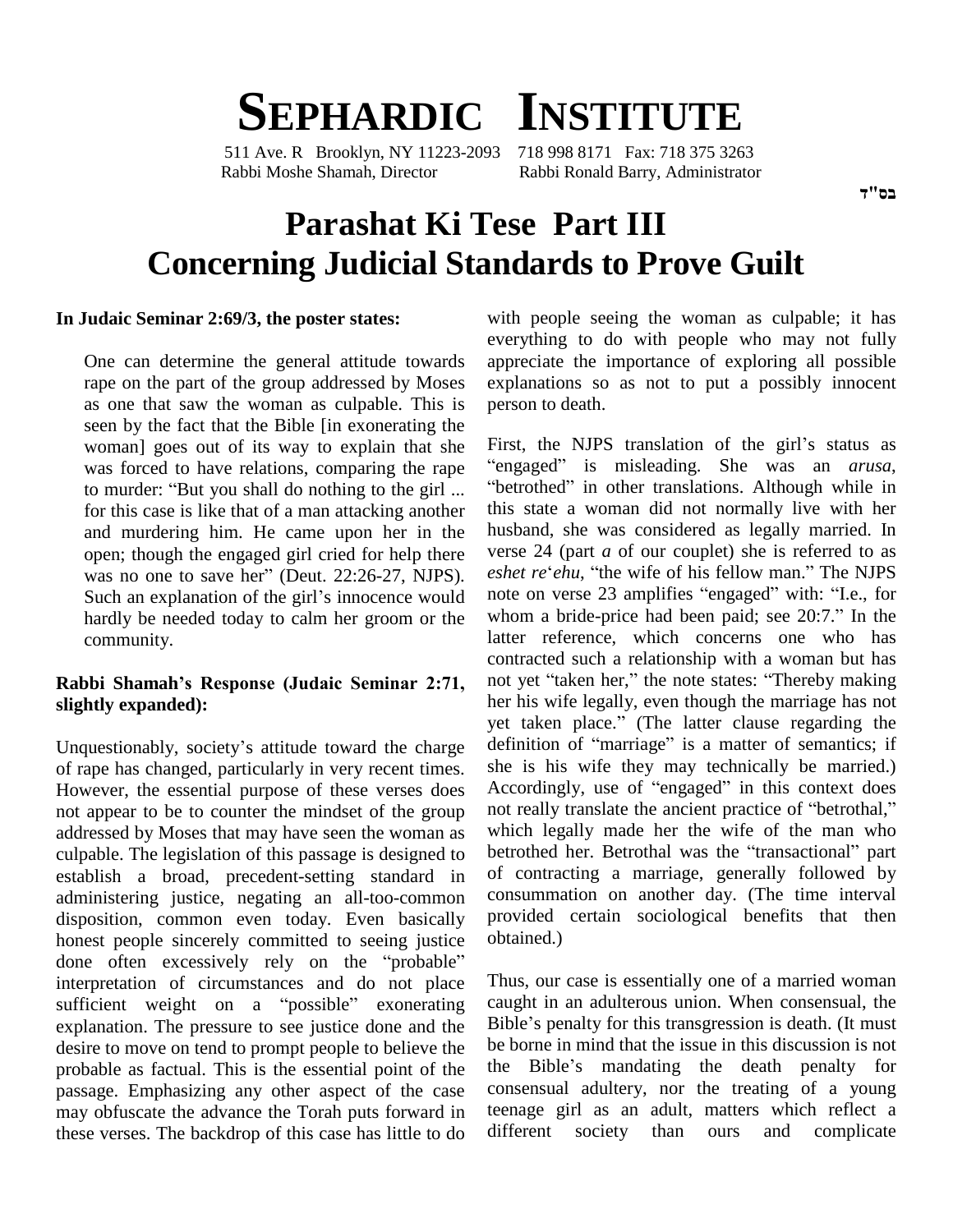comparisons with present-day outlooks.) The woman's claim of having been forced must necessarily be assumed as the starting point for her possible exoneration since that is the only explanation that can save her life. (As Jewish law was elaborated, regardless of her claim, the court would claim it for her, as itwas obliged to investigate all possible angles and strive to save the defendant, especially when a life was at stake.)

A minimum of two witnesses are needed to put someone to death, as clearly established in the introductory passage to the *mishpatim* section of Deuteronomy that deals with judicial procedure. It The just states: "A person shall be put to death only on the Deuteronomy that deals with judicial procedure. It Deuteronomy that deals with judicial procedure. It T<br>states: "A person shall be put to death only on the<br>testimony of two or three witnesses" (Deut. 17:6). This principle is repeated in the introduction to the testimony of two or three witnesses" (Deut. 17:6).<br>This principle is repeated in the introduction to the condiscussion denouncing false testimony: "A single w witness may not validate against a person any guilt or discussion denouncing false testimony: "A single witness may not validate against a person any guilt or blame for any offense ...; only on the testimony of two witnesses or on the testimony of three witnesses may a matter be validated"  $(19:15)$ . Accordingly, in our case we must assume there are two witnesses.

Obviously, the witnesses in our case did not see the man force the girl or any evidence of force; had they seen such evidence there would be no case against the girl. Neither did they clearly see consent, for there Rabbi Shamah's Response: would then be no question of her guilt. The witnesses may have observed the end of what appeared to them to be a loving sexual tryst. Not seeing the female protesting and for whatever other reasons they may have had (people often have all types of subjective reasons), the witnesses felt justified in assuming that the act was consensual. Nonetheless, the law informs us, if the case occurred in the field, it is possible that the girl had protested and shouted for help before the witnesses arrived but there had been no one around to help her (or to now verify that she shouted). We should therefore assume she was forced and did shout, and she should be presumed innocent. That is the essential lesson being taught here.

In other words, we are being told to assume whatever is consistent with a reasonable possibility to help the In other words, we are being told to assume whatever that no<br>is consistent with a reasonable possibility to help the<br>accused. This explanation of the girl's innocence – Howe is consistent with a reasonable possibility to help the accused. This explanation of the girl's innocence – How when it surely is probable that she is really guilty – is in the revolutionary proclamation that even in the proffered to counter the implication of the witnesses' absence of evidence to exonerate the possibly guilty party we are required to give the benefit of the doubt will be assumed innocent. The court's obligation is to

where possible. The suspect is innocent until proven guilty.

That this lesson is taught in a context of rape is a function of the peculiar variables of such a case and does not necessarily betray an attitude on the part of those being addressed that the woman in a rape case is generally culpable. Even today, with our modern mindset and without the death penalty, a married woman in such a case would be grateful to the Torah for setting a high bar for proof and demanding that she be given the benefit of the doubt.

### **The posting continues:**

What remains hard to understand considering the contemporary moral sense is the law that if the woman is raped in the city she is assumed to be guilty. Had she screamed she would have been heard, the fact that she did not scream makes her guilty and liable to capital punishment. It is true that this position is mitigated somewhat by the Sifre which explains that if there was no one to save her, then even in the city she is not culpable. Nevertheless, the assumption is that she did not try to resist unless itcan be proven otherwise. **Rabbi Shamahís Response:**

The "city" case is the first of a couplet, qualified by the following case of the "field." It must be borne in mind that Israelite cities of biblical times were relatively small towns with closely quartered populations. In such a city there is no reasonable possibility that the girl shouted, for she would surely have been heard and the trial would surely have uncovered such information. She must be assumed to have consented, given that the witnesses did not see any evidence of force and the court cannot find a reasonable possibility of it. A woman cannot legally vindicate herself with merely a claim that she was forced against witnesses who saw no evidence of it and against the overwhelming circumstantial evidence that neighbors heard no shout.

However, the Sifre is absolutely the *peshat*, that even in the city, if a reasonable explanation can be However, the Sifre is absolutely the *peshat*, that even<br>in the city, if a reasonable explanation can be<br>proffered to counter the implication of the witnesses' testimony, her consent will not be assumed and she proffered to counter the implication of the witnesses'<br>testimony, her consent will not be assumed and she<br>will be assumed innocent. The court's obligation is to